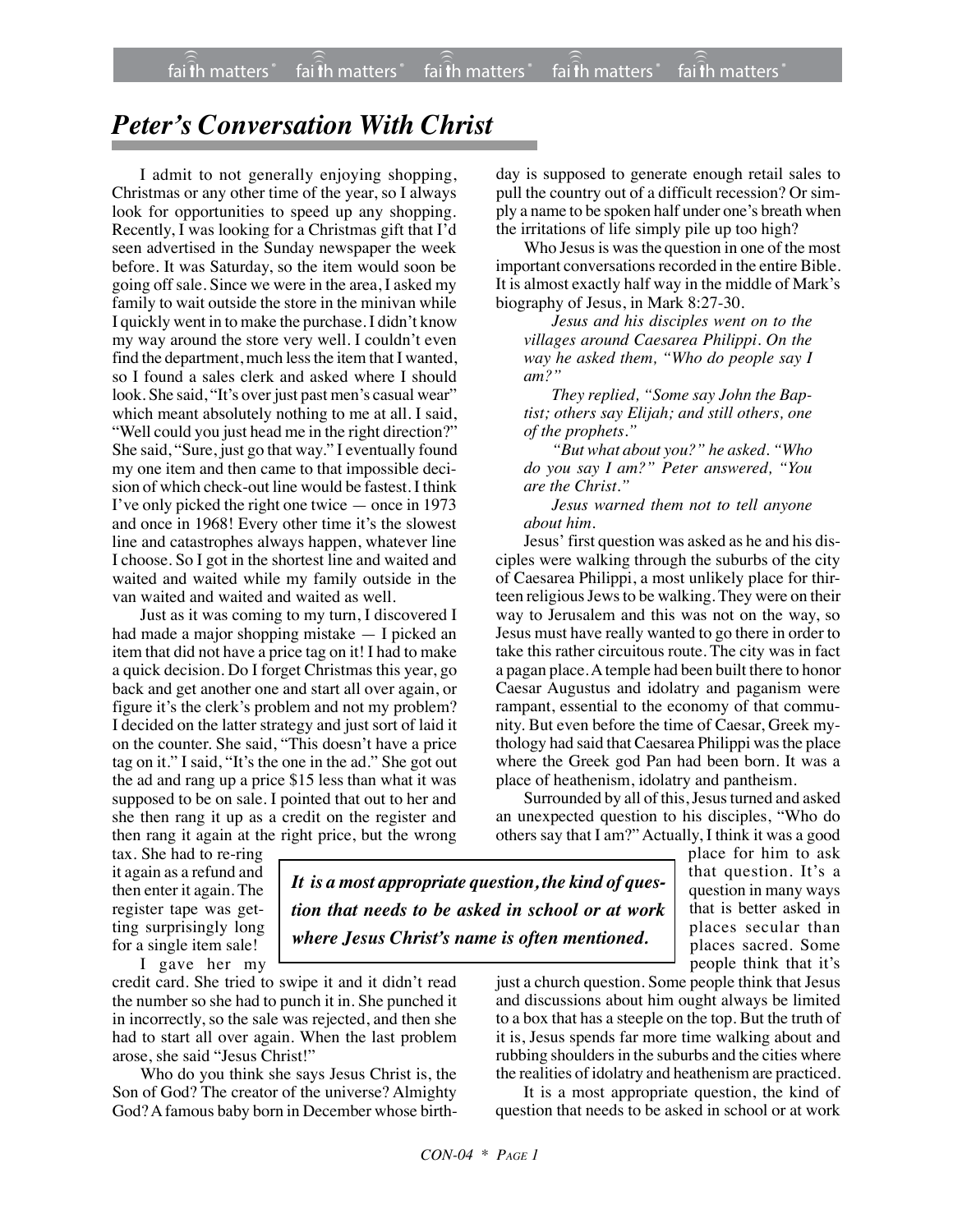where Jesus Christ's name is often mentioned. It seems as if no matter where you go, whether it is discussed intellectually as a religion or spoken as profanity or in casual seasonal conversation, people cannot seem to avoid discussion about Jesus Christ. It is perhaps more appropriate in the secular places than in the so-called sacred places to ask the question, "Who do people say that he is?" It is, I think, a good question because Jesus wanted to know what other people had to say about him.

Wouldn't you like to know what people say about you? We would all like to know what other people think, who they say we are. Do people speak of us as if we are saints or as if we are sinners? At Christmas time do they say we are generous Santas or miserly old scrooges? How do people see us and think of us and speak to one another in description of us? The truth of it is, often we don't ask for we are fearful of what the answers might be.

The disciples had a quick answer. "Jesus, some say that you are John the Baptist, others say Elijah, and still others one of the prophets." It was an interesting list because they were all dead. It was somewhat like an ancient equivalent to the sightings of Elvis Presley or John Kennedy. They were saying that people had him confused with well known people who were dead.

The first answer was that he was John the Baptist. John the Baptist, by the way, was a cousin of Jesus. He was a fiery, bombastic preacher who named people as sinners and condemned them publicly for their sins. Baptist was not his denomination, he was called John the Baptizer because he would call people to repentance and when they repented he would baptize them by immersion. Baptism was a symbol of the cleansing they received from God as a result of the repentance that they had given.

A most disconcerting practice of John was to call people out of the crowd by name and say, "You are guilty of this sin or that sin." Now in some ways it attracted a crowd and in some ways it might have discouraged people from coming to listen to him! One of the people that John named as a sinner was the king, Herod Antipas. Now it's sort of a confusing association that he had and maybe only if you are really into soap operas can you get all these connections, but let me try to explain to you. Herod Antipas, who was a grandson of the Herod in the Christmas story, had a niece named Herodias who was married to his brother Philip who also was a king in a nearby area. Herod Antipas decided that he wanted his niece for himself. So he divorced his wife and married his niece who was also his sister-in-law. John the Baptizer publicly condemned what he did and called his behavior immoral, incestuous and illegal. King Herod Antipas responded by having John arrested and beheaded.

There were those who said that this amazing fiery preacher had come back to life again under the name of Jesus. There were others who said "No, he is Elijah." Elijah was the greatest miracle worker of the Old Testament, 900 years before the birth of Christ. He did spectacular miracles, even raised the dead back to life again. He was extraordinary and the very last words of the Old Testament predicted that Elijah in one form or another would come back again and would prepare the way for the Messiah. So when people saw the miracles that Jesus did, they were astounded and said, "Elijah is back."

Others said that Jesus was one of the prophets. Matthew in his biography of Jesus identifies that other prophet that they allege him to be as Jeremiah. Long before, in the Old Testament, Jeremiah was nicknamed "the weeping prophet" for he was a man of deep compassion and love who was heart-broken because the people rejected his message. He wept with compassion because people would suffer the consequence of their sins. Some people said that Jesus was Jeremiah — nobody listens to him either and he has such love, such compassion, such concern.

It is fascinating to me that the same Jesus could be seen so differently. Some people saw Jesus and said, "He is one hell-fire-and-brimstone preacher. He really let's them have it — just like John the Baptist." Others said, "No, no, he is like Elijah. Did you see the miracles? The next thing you know, he is going to be raising the dead. He's Elijah." And others said, "The main thing about him is his love and his compassion, his tenderness of heart and his sensitivity."

They all saw different aspects. They all saw that Jesus was very special, but human, only human. Frankly, they saw him the way Muslims see him today. This conversation with Jesus is one of the great dividing points between Christianity and Islam. Islam teaches that Jesus was a great man, a miracle worker, a prophet, someone who helped to prepare the way for the greater later prophet, Mohammed.

Jesus asked the second question which was far more personal. "What about you? Who do you say I am?" It still is the question that divides Christians from Muslims, from Jews, from people of any other religion. It is the dividing point, one side or the other. His second question was to determine if he really made any difference in the lives of his disciples.

There were all kinds of crowds around Jesus, people who would hear what he had to say, who would discuss with one another the points that he made, but they weren't any different as a result. Jesus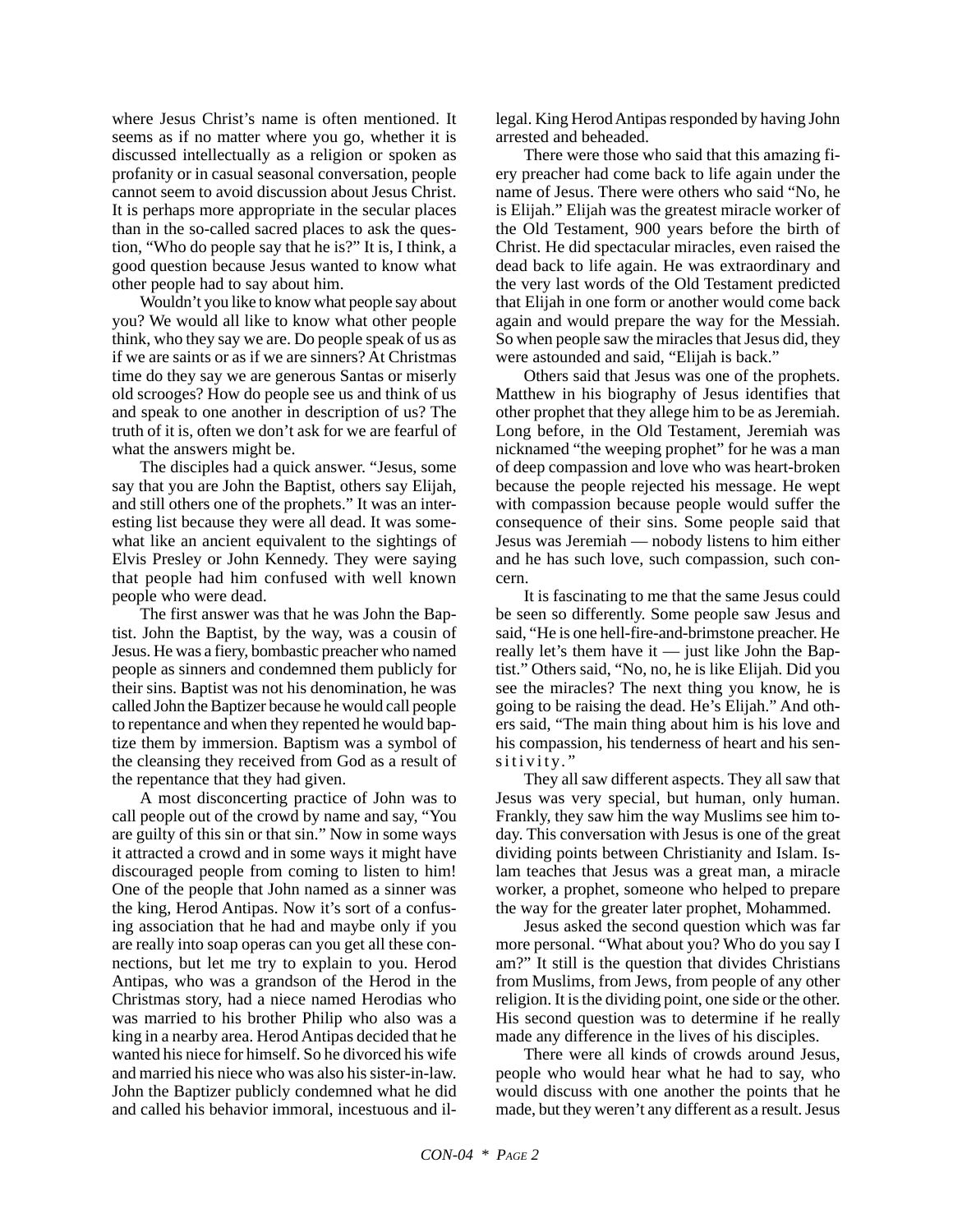wanted them to understand that just hearing his words and hanging out in his crowd did not make a person a disciple of his. There had to be a difference. A Christian is someone whose life has been transformed by a relationship with Jesus Christ. She has different priorities. He has different morals. The person is changed so that sin is hated, so that Jesus is loved.

Jesus wanted to know, "What about you? Who do you say that I am?" Frankly, I find that uncomfortable, for it is much easier to talk in the third person about what other people have to say about Jesus. It is easy to talk about whether other people worship God or not, or whether they pray. It's more comfortable asking questions like, do people really believe that God answers prayer? Do you think Christians forgive? If someone really hurts them and offends them, do you think they keep grudges at the same rate as others? What about giving? Do you really believe that Christians have such a stewardship of their possessions that they are significantly different from the rest of the population in terms of what they

contribute to the cause of this person that they claim to follow?

But it can get uncomfortably personal when the

question is changed and you're asked directly, "What do you think of Jesus? Do you love God? Do you forgive others? Do you pray? Do you give? Is your life changed?" So Jesus just asked them straight out if he had made a difference in their lives. What did they have to say to him? Jesus asked the question and Peter comes back with an answer. I wonder if he was really that quick. I wonder if it wouldn't be better if there were three inches of blank space left on the page to communicate what perhaps was the pause as he thought through Jesus' question, "Who do you say that I am?"

When he had thought it through, Peter gave a profound answer. "You are the Christ. Yes, Jesus, you are more than John the Baptist, the fiery preacher; you are more than Elijah, the spectacular miracle worker; you are more than Jeremiah, with all of his compassion and all of his tears. You are different, Jesus, you stand alone. You are one of a kind. You are the Christ, the Messiah, the anointed one from God."

Christ, by the way, is a Greek word. The same word in Hebrew is Messiah and the same word in English is anointed one or chosen one of God. But Peter's answer wasn't a technical or precisely theological answer. Oh, it was correct, but there was more to it than that. His answer was a commitment to Jesus

*If a person is to be a Christian, that is the most radical and revolutionary change that*

*any person can have.*

being the Christ, the Messiah, the anointed one. His answer acknowledged that who Jesus is makes a difference in the way a person lives his life. For if Jesus is who he says he is, then he must be followed and he must be obeyed. That's the difference.

If a person is to be a Christian, that is the most radical and revolutionary change that any person can have. It includes forgiveness of sin, the presence of God for now and the assurance of eternal life some day. But it also means living differently now. Jesus sets the standard for how we live. We are different people if we, in fact, are Christians. A person who is a Christian gives to Jesus his body, her money, one's entire life.

Peter said it all when he answered, "Jesus, you are the Christ." Then Jesus said, "Don't tell anyone!" That's kind of a surprise. Don't we say at Christmas time, "Go tell it on the mountain?" Don't we tell people if you are a Christian you should share your faith with other people as far and fast as possible? But Jesus warned them not to tell anyone about him.

> Why? Because they didn't yet understand all that was involved. For being a Christian is a whole lot more than an insurance policy against hell. It's a whole lot more than an intellectual assent. It can be

tough. It can be tougher than not being a Christian. It can include such things as difficulty and pain and suffering.

Look at what Jesus said next in Mark 8:34 and following.

*Then he called the crowd to him along with his disciples and he said: "If anyone would come after me, he must deny himself and take up his cross and follow me. For whoever wants to save his life will lose it, but whoever loses his life for me and for the gospel, will save it. What good is it for a man to gain the whole world, yet forfeit his soul? Or what can a man give in exchange for his soul? If anyone is ashamed of me and my words in this adulterous and sinful generation, the Son of Man will be ashamed of him when he comes in his Father's glory with the holy angels.*

Being a Christian includes self-denial. It includes suffering, sacrifice and an unashamed commitment to who Jesus the Christ really is. I think that runs counter to what most of us, myself included, want to think. I think that we are more prone to pleasure, to self-advancement, being a little bit embarrassed about Jesus when his name comes up — not this unashamed business.